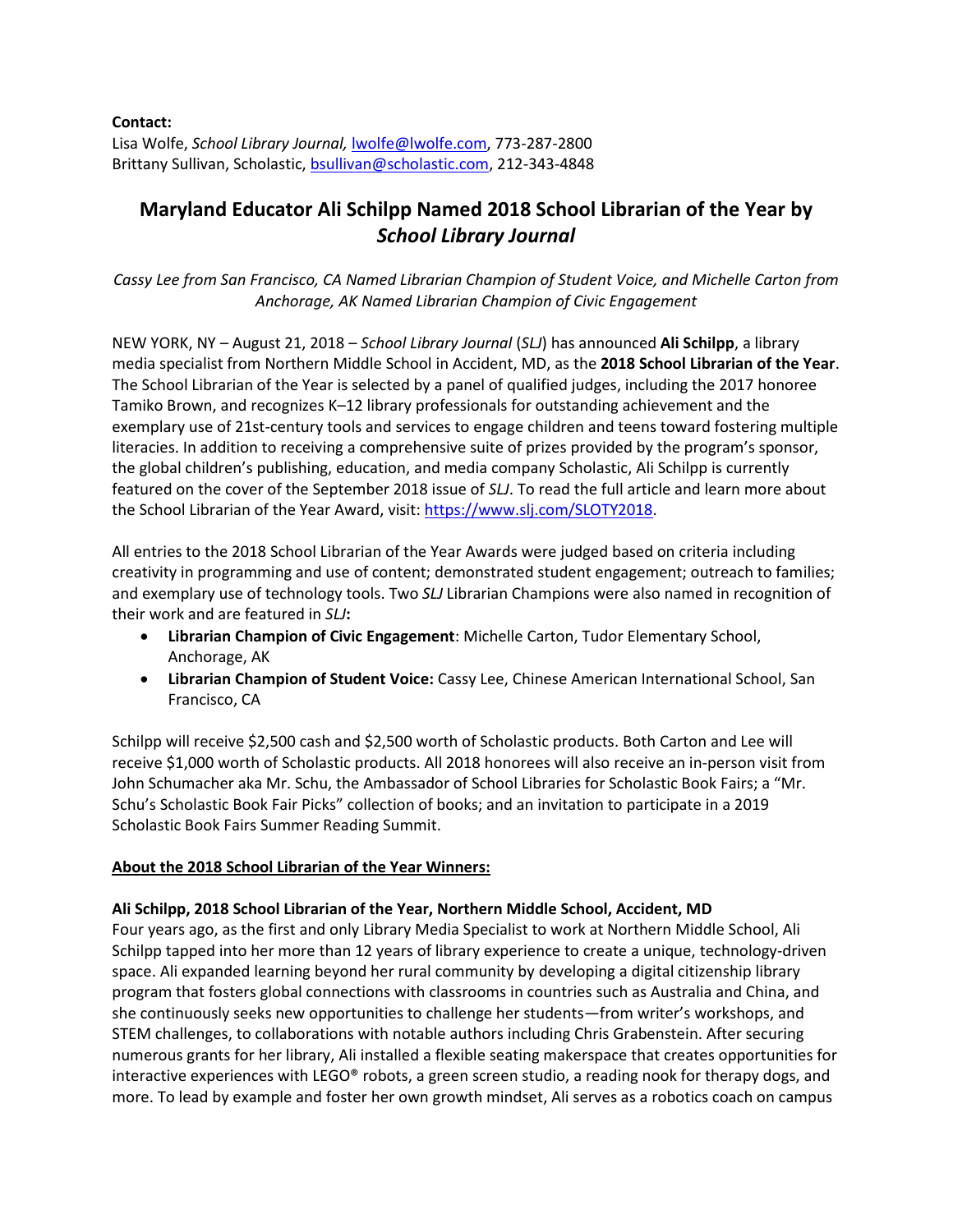and shares her best practices and experiences with fellow educators by presenting at conferences across the country.

**Michelle Carton, Champion of Civic Engagement, Tudor Elementary School, Anchorage, AK**

As an elementary school librarian and founder of Global Education Alaska, the library program and organization, Michelle Carton empowers her students to become responsible, engaged citizens of the world through projects such as creating videos that encourage kindness and sustainable development. During Peace Week International, her students videoconferenced with schools around the world as a key initiative to engage in conversations beyond their community. Her innovative approach to learning has inspired other teachers, librarians, and administrators to implement their own global education programs, and Tudor Elementary students have incorporated these lessons outside the library to create change, collecting more than 2,000 books for students affected by wildfires in California.

### **Cassy Lee, Champion of Student Voice, Chinese American International School, San Francisco, CA**

Cassy Lee's mission as Learning Center Coordinator at the Chinese American International School (CAIS) is to create a welcoming and academically stimulating environment for all students. Youth participation takes front-seat at CAIS, where students can join the School Library Advisory Committee to help plan programming, or the News Crew to gain hands-on media literacy skills through the school's video program highlighting campus life. Cassy also makes diversity, equity, and inclusion a priority by collaborating with colleagues to develop an identity-based unit plan and hosting PD sessions, in addition to challenging students to learn about different cultures by planning "The Human Library"—a half-day event featuring small group discussions with guest speakers sharing their stories and personal experiences with discrimination.

### **Quotes about the 2018 School Librarian of the Year Award:**

### **Kathy Ishizuka**, **Executive Editor,** *School Library Journal*

"These outstanding educators are an inspiring example for us all, proving how impassioned individuals can make a difference for our next generation. *School Library Journal* is honored to highlight their work through the School Librarian of the Year Award, which raises the critical role of librarians and media specialists in supporting young learners. *SLJ* looks forward to working with the 2018 honorees in advancing the profession and raising awareness of the great work that librarians do."

### **Ali Schilpp**, **2018 School Librarian of the Year**

"I am truly honored to receive this recognition from *School Library Journal* and am grateful for all of my collaborating partners who help to create authentic connections for our students and share the world beyond the walls of our schools. I am so eager to celebrate this experience with students, educators, and authors who believe in the magic of school libraries."

To learn more about the School Librarian of the Year Award, visit: [http://www.slj.com/SLOTY.](http://www.slj.com/SLOTY)

###

## **About** *School Library Journal***:**

*[School Library Journal](http://www.slj.com/)*, a MSI publication, is the premier journal for librarians and information specialists who work with children and teens. A source of quality journalism and reviews for more than 60 years, *SLJ* produces award-winning features and news coverage on: literacy, best practices, technology, education policy and other issues of interest to the school library and greater educator community. *SLJ*